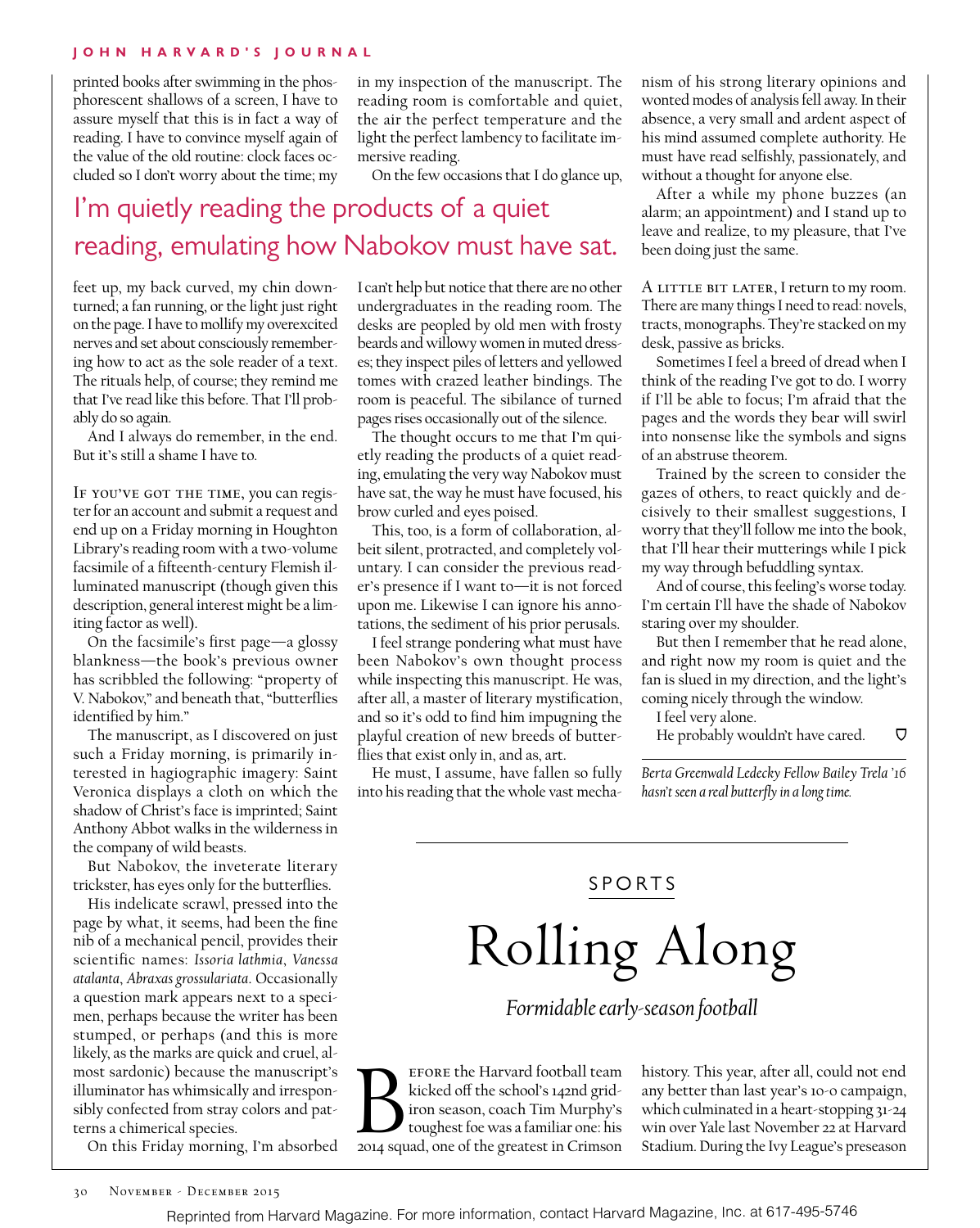teleconference, when *The Harvard Crimson*'s Sam Danello '18 asked how to keep this year's edition from resting on the program's considerable laurels, Murphy declared, "You have to get rid of those skeletons. At every team meeting, the first thing I say is, 'Hey, Zack Hodges isn't walking through that door. Conner isn't walking through that door"—references, respectively, to Harvard's all-time sacks leader and one of its best big-game quarterbacks, who both graduated last May. "'We're *not* destined to go 10-0,'" Murphy's peroration continued. "If for any reason you think you're entitled to it because your teammates have won three of the last four Ivy championships, you'll get hammered. You can make the case that every team in the league is improved—maybe except Harvard.'" (See "Murphy Time," page 35, for an in-depth profile of Tim Murphy, and his place in Harvard football history.)

In the early going, either because of Murphy's message or despite it, Harvard kept right on rolling. Showcasing a strong all-around game, the Crimson demolished its first three opponents, extending its winning streak to 17. Nevertheless, the apparent haplessness of the foes raised questions about just how good this year's team would be.

The rest of the Ivy League could be forgiven for thinking that Murphy was poor-mouthing. (In the preseason writers' poll, the Crimson was favored to repeat as champions, if narrowly over Dartmouth.) Entering his twenty-second year on the Crimson sideline, the coach had retained an enviable nucleus, many of them All-Ivy in '14. On defense, seniors Jake Lindsey, Eric Medes, and captain Matt Koran headed the seasoned linebacking corps. The defensive backfield sported their classmates Sean Ahern, Asante Gibson, and Scott Peters (who made the clinching interception against Yale) and junior Chris Evans. Power-and-cutback runner extraordinaire Paul Stanton Jr. '16 spearheaded the offense, and the wide receivers included fellow seniors Andrew Fischer (who caught Hempel's winning touchdown pass against the Elis) and Seitu Smith. Ben Braunecker '16 and Anthony Firkser '17 were foremost in a flotilla of versatile tight ends. (Harvard spawns tight ends the way Britain produces actors.) The mighty offensive line had lost All-Ivy center Nick Easton '15 but retained such primordial blockers as Cole Toner, Adam Redmond, and Anthony FaWorld-Class Executive Education

#### Executive Education at Brown

Executive Master's degrees at Brown prepare you to lead transformation and build a lifelong network of colleagues.

#### Programs Include:

 Executive Master of Healthcare Leadership IE Brown Executive MBA

#### LAUNCHING 2016:

Executive Master in Cybersecurity Executive Master in Science & Technology Leadership

**DE BROWN T** Chool of Professional Studies

brown.edu/professional



*COMPLETE APMISSIONS* **SOLD OUT** 

with leading admission pros: **ApplicationBootCamp2016.com | 781.530.7088 ApplicationBootCamp2016.com Info@TopTierAdmissions.com**

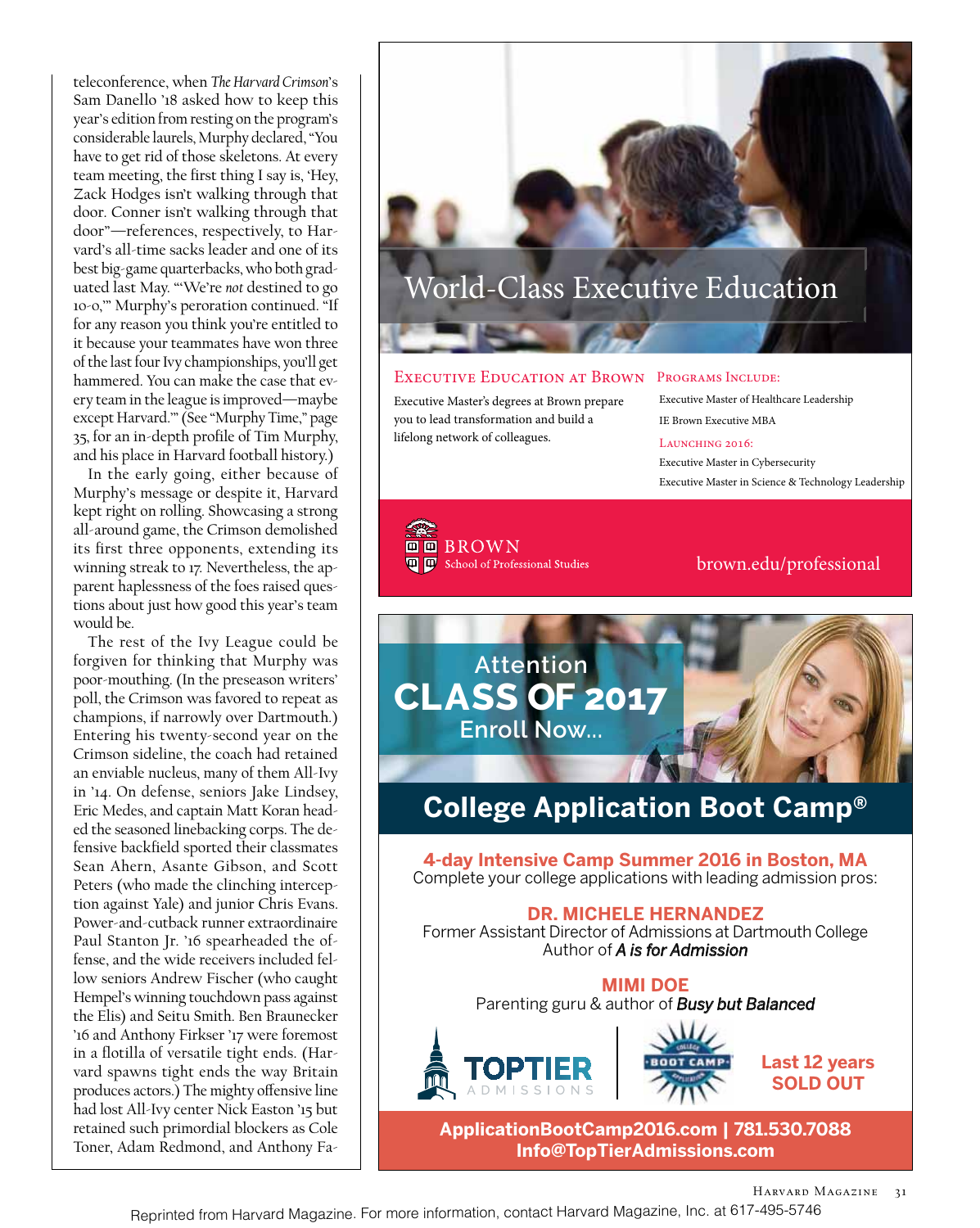

biano, all class of '16. Moreover, there were intriguing freshman newcomers such as wide receiver Justice Shelton-Mosley and running back Noah Reimers.

Still…who would replace Hempel? The main candidates to start at quarterback were Scott Hosch '16, who as the primary backup in 2014 steered the Crimson to six wins, and Joseph Viviano '17, whom Murphy termed "probably as talented a kid as we have recruited at that position." In preseason drills, the 6-foot-5 Viviano made a strong impression—until he broke his left foot in a non-contact play and needed surgery. By default, Hosch was number one.

Murphy continually lauds Hosch's "high football IQ," and the latter's intelligence as

well as his touch were on display on September 19 during a 41-10 victory over Colonial Athletic Association member Rhode Island at Kingston. The 6-foot-3 Georgian completed 18 of 27 pass attempts for a career-high 336 yards, spreading the ball deftly among a half-dozen receivers while tossing for three touchdowns, a performance that won Ivy League player of the week honors. (It helped mightily that the offensive line allowed the Rams pass-rushers to get no closer than Woonsocket.) The first score, a 25-yarder to Ryan Halvorson '17 (yet another tight end), came on

**Another Saturday, another victory for Crimson quarterback Scott Hosch '16, who passed for three touchdowns and a career-high 336 yards against Rhode Island.**

**Having picked off a Brown pass, defensive back Asante Gibson wearing his team's new, Nike-designed home uniform—heads goalward during the Crimson's second-quarter onslaught.**

the game's first series and just 3:26 into the season. Early in the fourth quarter the special teams came through, with Peters block-

ing a punt; cornerback Kolbi Brown '17 picked the ball up and scampered into the end zone. Then came some magical punctuation. In mop-up duty at quar-

terback entered Hosch's fellow Georgian Jimmy Meyer '16, who took a snap at the Rams 37, dropped back, and let fly. The ball sizzled like a howitzer shell and whistled into the hands of Shelton-Mosley in the end

zone. It was Meyer's first pass in varsity play, and the first catch for Shelton-Mosley. A new placekicker, Kenny Smart '18, was six for seven on extra-point conversions.

The next week, the Crimson opened its home and Ivy schedule under the lights against Brown, a team that usually gives Harvard all it can handle. Perhaps the Bears (and a crowd of 15,804) were too gobsmacked by the Crimson's newly unveiled, Nike-designed home uniforms—black (not crimson) jerseys with crimson numerals and (most jarringly) reddish pants—to put up much of a fight. The final score, 53-27, obscures how one-sided the game was; at one point in the third quarter, the Crimson led 53-6. The contest featured a rarity: two safeties. Playing his usual efficient game, Hosch completed 12 of 19 pass attempts and threw for three more touchdowns in little more than a half, cementing his status as Harvard's Bart Starr. (As old-timers recall, the Green Bay Packers' Hall of Famer was never flashy or a gunslinger; he just won.) Stanton rambled for 89 yards and a touchdown on 12 carries. The evening also boasted hard hitting by Gibson (three solo

### To receive weekly football reports, sign up at **harvardmag.com/email**

tackles and an interception that set up a touchdown), and a quarterback sack by Ahern that enabled Lindsey to scoop up the ball at the Brown 11 and run it into the end zone—the first Harvard fumble recovery for a score in five years. The blowout



Reprinted from Harvard Magazine. For more information, contact Harvard Magazine, Inc. at 617-495-5746